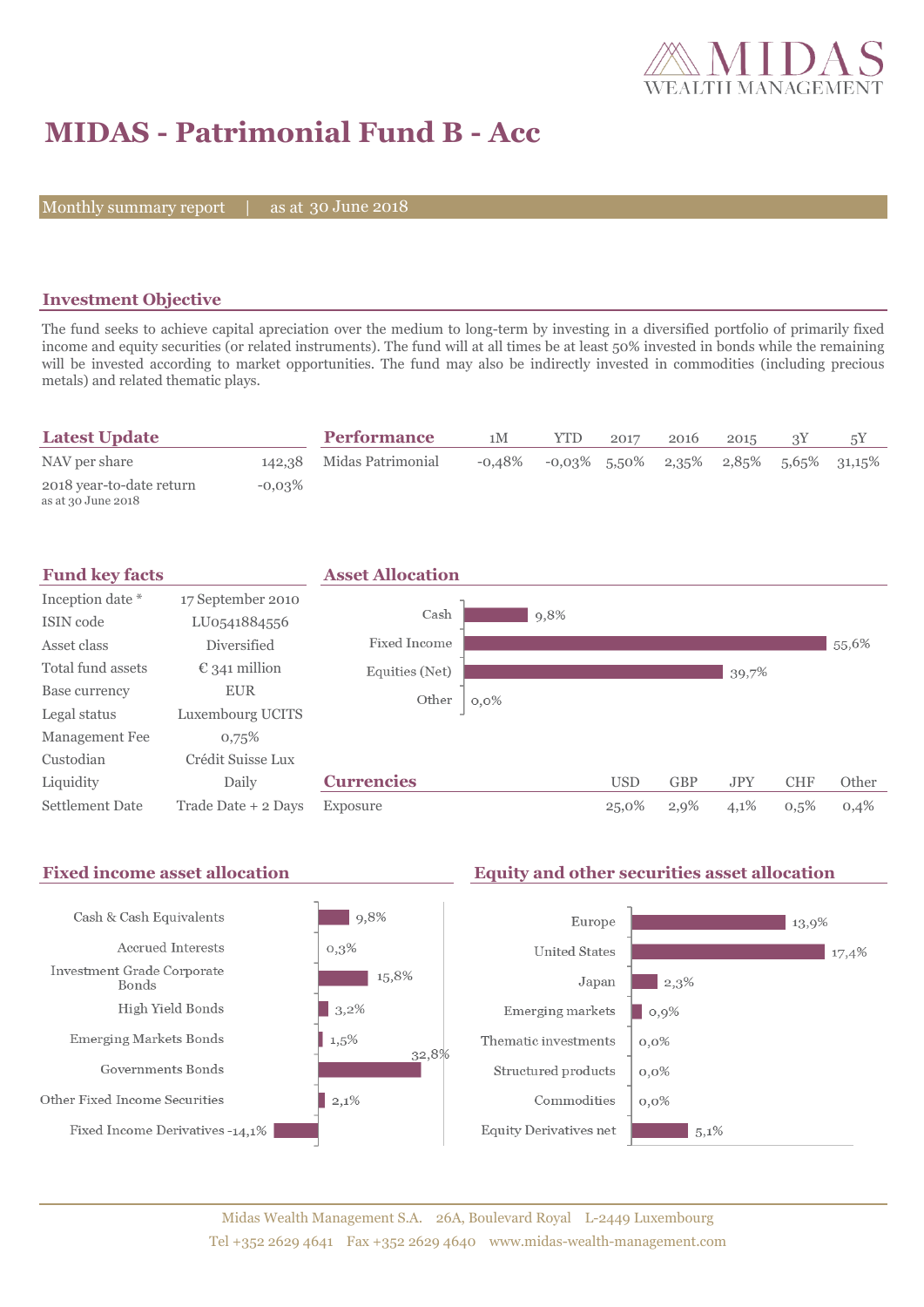

# **MIDAS - Patrimonial Fund B - Acc**

Monthly summary report | as at 30 June 2018

| Top 10 fixed income holdings          | <b>YTM</b> | Rating     | Weight | <b>Fixed incom</b> |
|---------------------------------------|------------|------------|--------|--------------------|
| DEUTSCHLAND REP : DBR 0 1/2 08/15/27  | 0,2%       | AAA        | 5,7%   |                    |
| BTPS: BTPS 2 02/01/28                 | 2,7%       | <b>BBB</b> | 4,7%   | <b>AAA</b>         |
| FRANCE O.A.T.: FRTR 0 1/2 05/25/25    | 0,2%       | AA         | 3,3%   | AA                 |
| BTPS: BTPS 1.45 11/15/24              | 2,2%       | <b>BBB</b> | 2,8%   | А                  |
| AGENCE FRANCAISE : AGFRNC 0 1/8 11/1. | 0,1%       | AA         | 2,3%   | <b>BBB</b>         |
| HELLENIC T-BILL: GTB 0 10/05/18       | 0,8%       | B          | 2,3%   | <b>BB</b>          |
| US TREASURY N/B : T 2 7/8 05/15/28    | 2,8%       | AAA        | 2,0%   | B                  |
| SPANISH GOV'T: SPGB 1.6 04/30/25      | 0,7%       | <b>BBB</b> | 1,6%   | CCC                |
| GAZPROMBANK: GPBRU 3.984 10/30/18     | $1,5\%$    | $BB+$      | 1,5%   | O, C               |
| AROUNDTOWN SA: ARNDTN 11/2 07/15/     | $1,5\%$    | $BBB+$     | 1,5%   | <b>NR</b>          |
|                                       |            |            |        |                    |

### **The Fating breakdown**



| <b>Top 10 equity holdings</b><br>Sector |                            | Weight | <b>Equity sector breakdown</b> |                             |  |
|-----------------------------------------|----------------------------|--------|--------------------------------|-----------------------------|--|
| <b>JPMORGAN CHASE &amp; CO</b>          | Financials                 | 0,9%   | Consumer Discretionary         | 13,0%                       |  |
| AMAZON.COM INC                          | Consumer Discretionar 0,8% |        | Consumer Staples               | 10,3%                       |  |
| LYONDELLBASELL INDU-CL A                | Materials                  | 0,8%   | Energy                         | $5,2\%$                     |  |
| <b>BANK OF AMERICA CORP</b>             | Financials                 | 0,7%   | Financials                     | $16,0\%$                    |  |
| VISA INC                                | Information Technolog 0,7% |        | Health Care                    | 13,5%                       |  |
| <b>APPLE INC</b>                        | Information Technolog 0,7% |        | Information Technology         | 19,6%                       |  |
| MICROSOFT CORP                          | Information Technolog 0,7% |        | Industrials                    | 10,9%                       |  |
| ALPHABET INC-CL A                       | Information Technolog 0,7% |        | Materials<br>Telecommunication | 5,0%<br>$\blacksquare$ 2.0% |  |
| ALIBABA GROUP HOLDING-SP ADR            | Information Technolog 0,7% |        | Utilities                      | $1,2\%$                     |  |
| <b>BROADCOM INC</b>                     | Information Technolog 0,7% |        | Real Estate                    | $13,3\%$                    |  |
|                                         |                            |        |                                |                             |  |

#### **Top 5 funds and other holdings**

| La Francaise Sub Debt  | 2,5%    |
|------------------------|---------|
| Amundi Japan TOPIX ETF | 2,3%    |
| MM Convertible Europe  | $1,5\%$ |